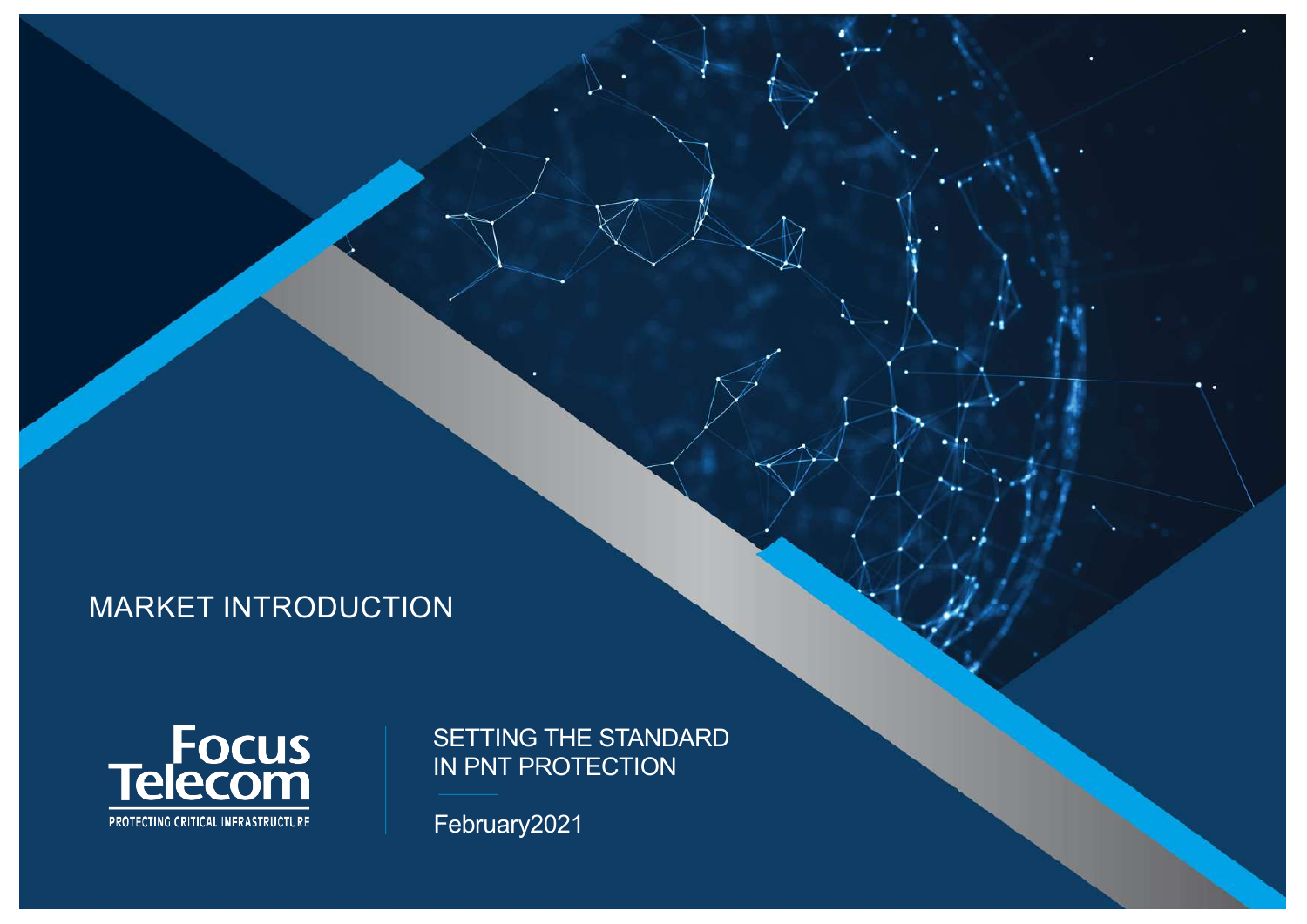# About Focus Telecom

- Founded in 1995, Focus Telecom has been a leading supplier of time and frequency synchronization solutions.
- The company has since emerged as an innovator in GPS security, developing unique, patented technologies and producing solutions that protect critical infrastructure against attacks on their Positioning, Navigation and Timing (PNT) systems.
- Focus Telecom's highly experienced team also offers consulting, cyber defence and turnkey solutions. Our end-to-end timing solutions generate, distribute and apply resilient time for multiple sectors: Communications, Government & Security, Finance & IT, Industrial, Transport and Energy.
- The company has recently started to extensively focus on the field of security to complement its timing expertise, with a variety of solutions such as satellite data communications systems (RT-Logic), video and control systems, and combat intelligence networks (RGB Spectrum).
- The company implements high standards according to ISO 9001:2015, certificated and approved by the Israel Standards Institute, as well as other global standard organizations - like IQNet.
- Additionally, Focus Telecom is approved by the Ministry of Defence, Israel Aircraft Industries, Elbit and other defence industry and government organizations.
- Having formed close and long lasting partnerships with suppliers and customers, Focus Telecom is well positioned to enable customers to build more reliable networks and systems supporting today's precise PNT standards.

# SETTING THE STANDARD IN PNT SECURITY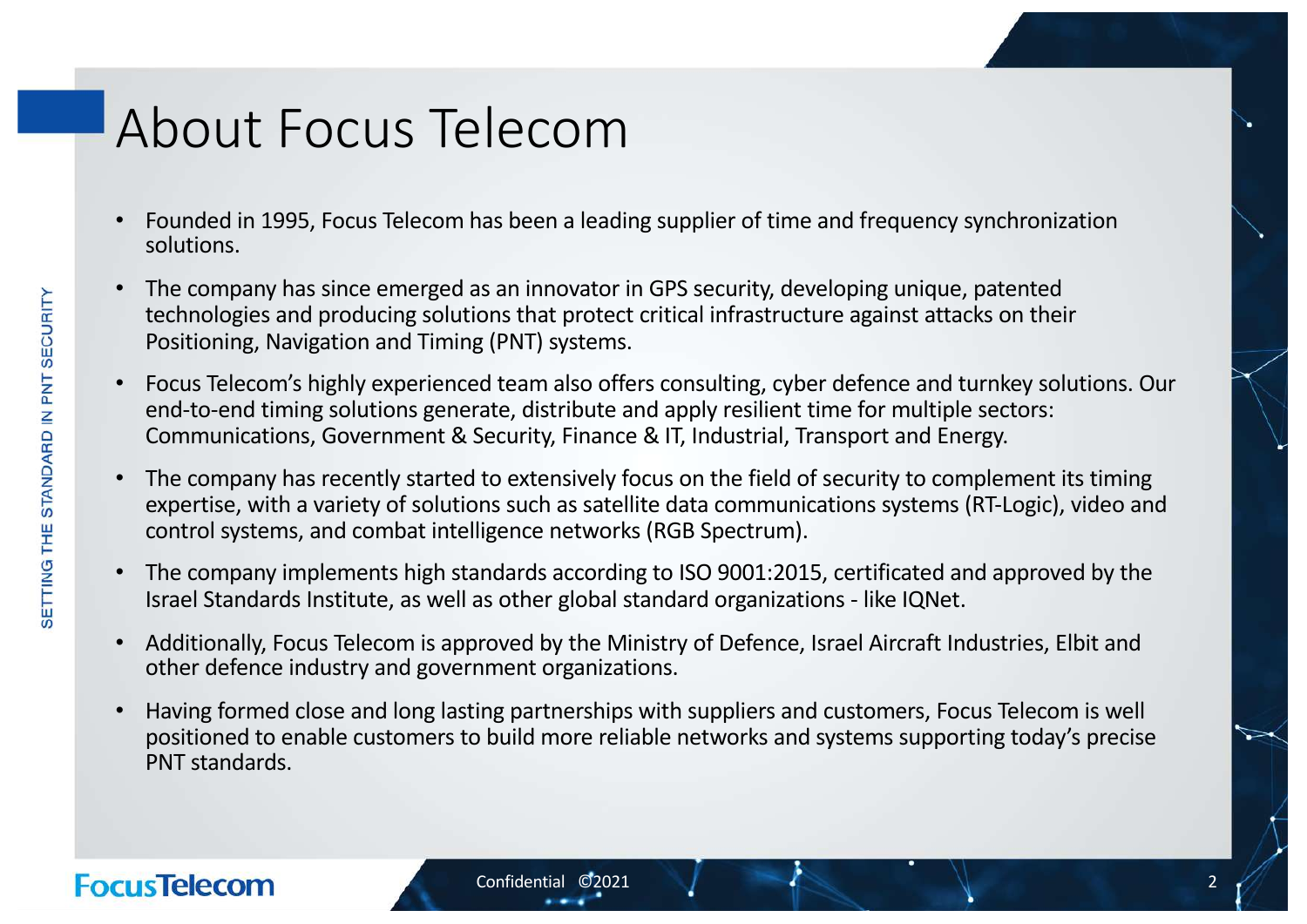# Protecting against GNSS Jamming

- World heavily dependent on GNSS providing PNT information, >10 billion devices
- Quality of GNSS signals is affected by jamming, spoofing, and other cyber attacks
- Blocking GNSS signals can significantly disrupt an organization's systems or even disable the entire organization.
- Vital to protect integrity of the signals, especially location and time accuracy
	- Essential to receive good quality signals while staying protected from these attacks.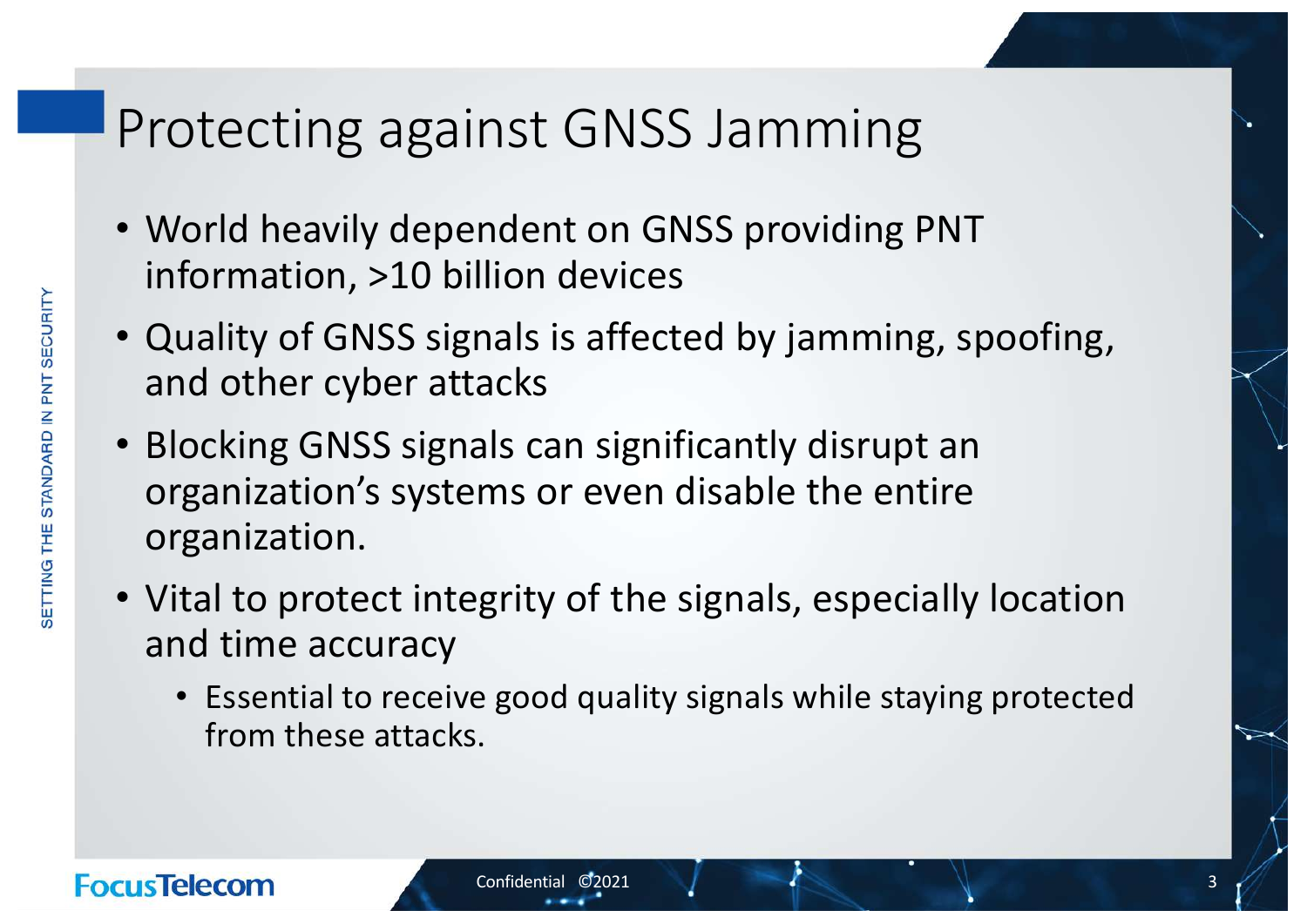# GNSS NEEDS PROTECTION!

Published at: Jun 26, 2020 - 00-55 / Undated at: Nov 19, 2020 - 1

By Simon Harwood and Ivan Petrunin, Cranfield University Published Wednesday, December 16, 2020

"This has been going on for so many years now that I believe this is a part of the new 'normal' and we have to prepare for it", says District Police Chief **Ellen Katrine Hætta.** 



PETER B. DANILOV

In recent years, the GPS net in Finnmark, Northern Norway has been going down on a regular basis due to jamming of signals.

District Police Chief Ellen Katrine Hætta first noticed jamming in 2017 and then notified the Norwegian Police Directorate.

The National Security Authority has analyzed the jamming and in September 2018 they verified that the jamming came from the east. The Norwegian intelligence services have concluded that Russia was behind it.

Jamming is a way of destroying a signal through sending out one signal that overshadows another one. In this way, jamming GPS signals brings communications and navigation systems down and they lose their function.

Timekeeping technology is struggling to keep up with the many aspects of modern life that rely on it, but more reliable and resilient solutions are on the horizon.

Even with the use of ultra-precise atomic clocks, time is a more fragile and unreliable commodity than we think. The UK government estimates that the time stamps used in London's financial trading are affected by between 80 and 120 GPS jamming incidents every month. In 2016, the decommissioning of a single GPS satellite led to 12 hours of IT and phone system errors globally.

#### BY DANA A. GOWARD 11-23-2020 06:10:03

"How to Steal a Ship" will be one of the presentations at a U.S. Department of Transportation workshop on the 3rd of December. The event will feature speakers from Maersk, the U.S. Coast Guard, MARAD, and the department's Research and Technology arm, among others.

Jamming, blocking signals, and spoofing - sending false signals to make a receiver report it is in a false location - have been increasing concerns for maritime operators over the last five years. A study by the German research institute DLR found interference on GPS frequencies during every phase of a year-long voyage between Europe, the Far East and back. In 2019, the U.S. Coast Guard brought interference with GPS signals as an "urgent issue" to the International Maritime Organization.

During a choreographed light show in Hong Kong in 2018, a jamming device caused 46 drones to fall out of the sky. The resulting property damage and loss of hardware cost an estimated HK\$1M. Nearly all drones have safety protocols to send them home or to some safe landing location in the event of disruption. But those features proved ineffective at the Hong Kong show.

#### **FocusTelecom**

#### Confidential ©2021 4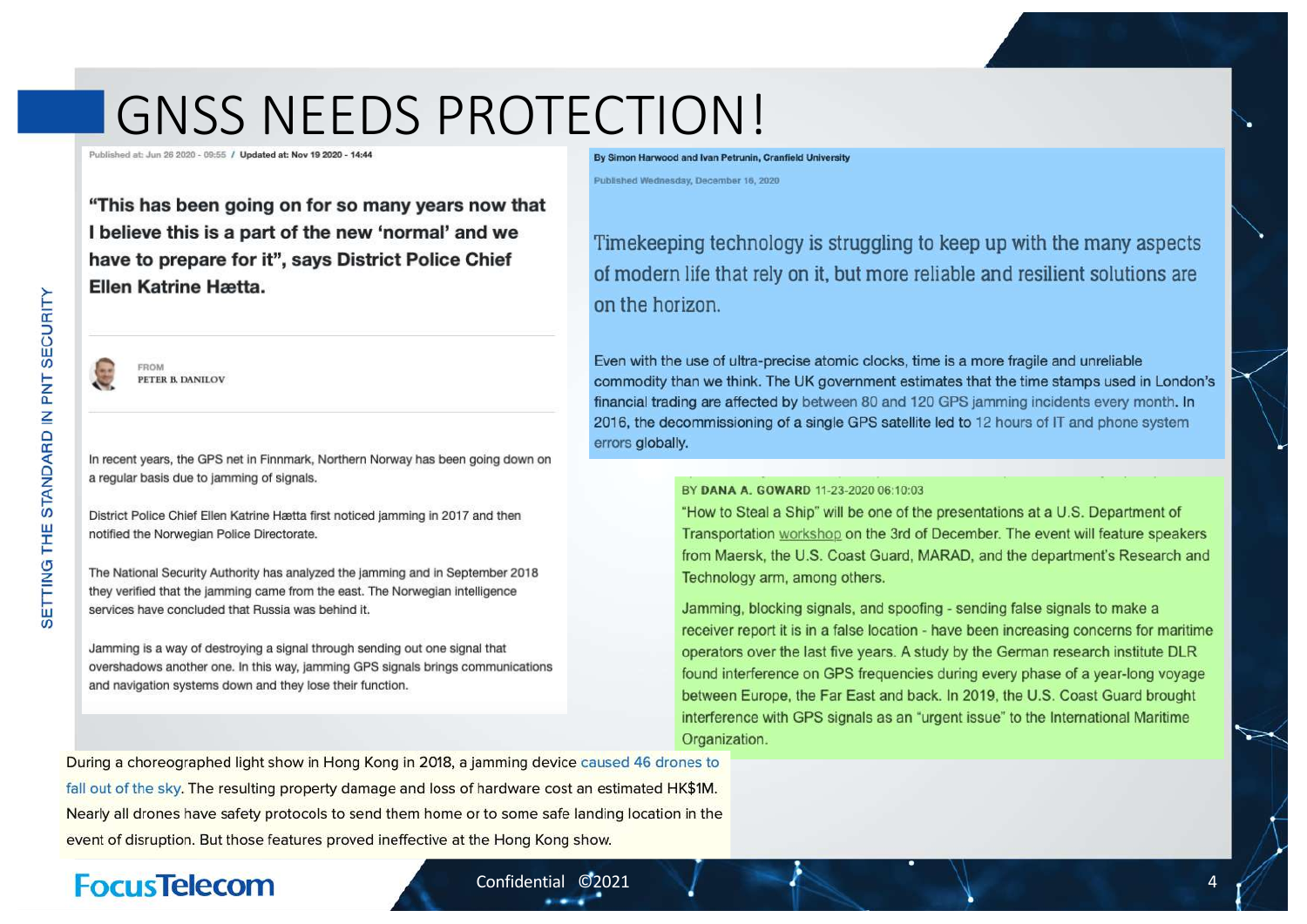# The Infrastructure Impact

- According to US Department of Homeland Security (DHS):
	- There are 16 critical infrastructure sectors whose assets, systems, and networks, whether physical or virtual, are considered so vital to the United States that their incapacitation or destruction would have a debilitating effect on security, national economic security, national public health or safety, or any combination thereof.
	- DHS considers 13 of the 16 critical infrastructure sectors to be critically dependent on PNT (Positioning, Navigation, Timing).
	- The other 3 sectors are considered to be somewhat dependent.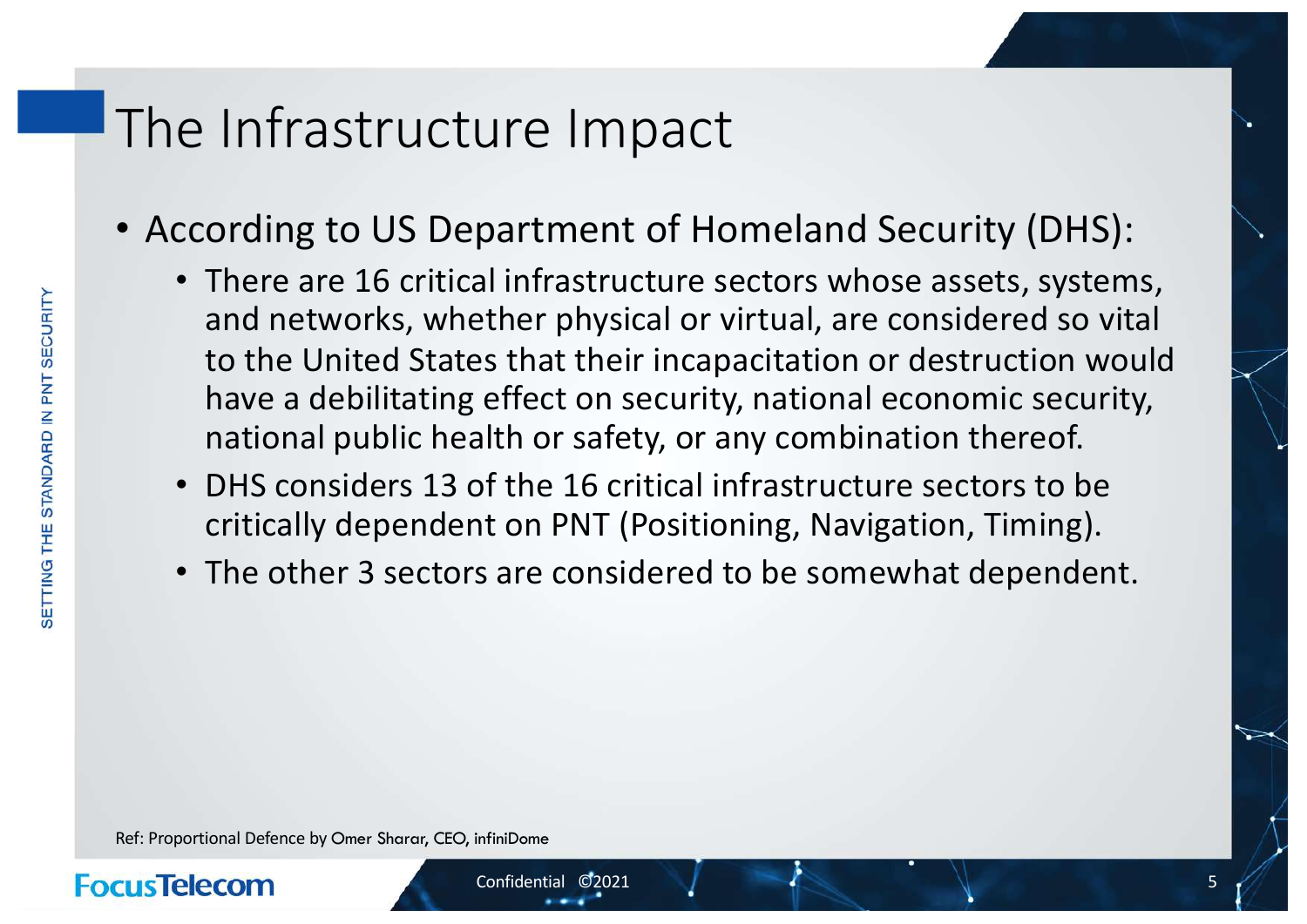# What markets do we target?





**TRANSPORT** 



**CHEMICAL &** 

**NUCLEAR** 

**INDUSTRY** 





 $11$ 

#### Government

**Military** Public safety (police, fire, ambulance) Border control **Offices** 

**WATER** 

**ENERCY** 



FOOD

**PUBLIC & LEGAL** 

**ORDER AND SAFETY** 

**SPACE AND RESEARCH** 

*\* As defined by the EU Resilens Project*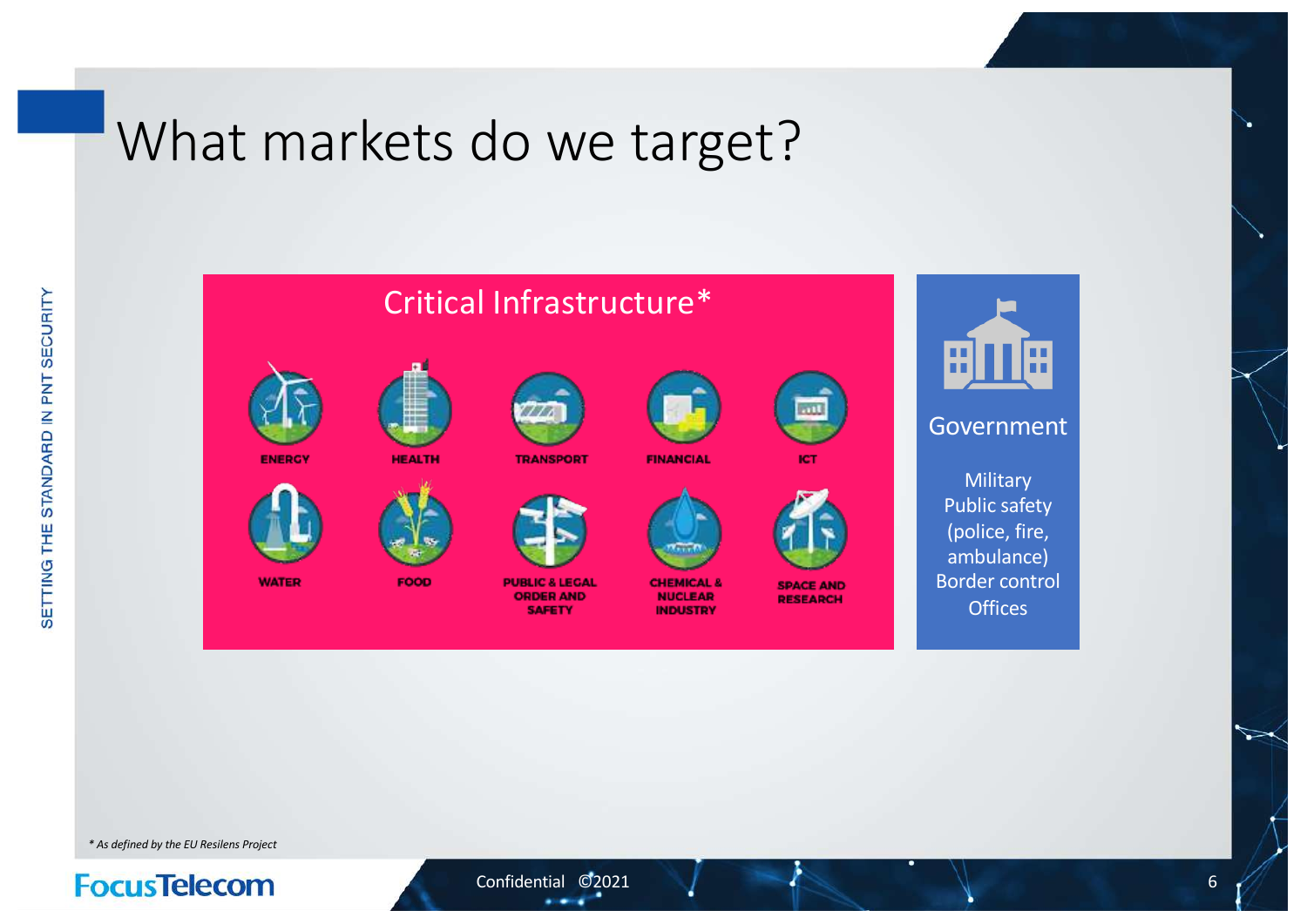# STRIKE3 monitored jamming events from 50 sites in over 20 countries

| <b>United Kingdom</b><br>Sweden | <b>Netherlands</b><br><b>Belgium</b> | $\begin{array}{c} \hline \end{array}$                       | $\mathbf{3}$<br>$\overline{\mathbf{2}}$                                                   | $\overline{4}$                              |
|---------------------------------|--------------------------------------|-------------------------------------------------------------|-------------------------------------------------------------------------------------------|---------------------------------------------|
| Finland                         | Croatia                              | Unintentional<br><b>Interferences</b><br>that have no       | <b>DETECTOR</b><br><b>DETECTOR</b><br><b>Receivers</b><br><b>Receivers</b><br>impacted by | Deliberate<br><b>Jamming</b><br>that has no |
| Germany                         | Latvia                               | Impact at the<br><b>DETECTOR</b><br>Receiver                | impacted by<br>deliberate<br>unintentional<br>jamming<br>interference                     | impact at<br>the DETECTOR<br>Receiver       |
| France                          | New Zealand                          | 415,589<br>$ e  =  e $<br><b>Unintentional Interference</b> | 7,088<br>15,116                                                                           | 56,692                                      |
| Poland                          | Canada                               |                                                             | Receiver Impact*                                                                          | <b>Deliberate Jammers</b>                   |
| <b>Czech Republic</b>           | India                                | (87%)                                                       | $(4\%/96\%)$                                                                              | (13%)                                       |
| Slovakia                        | Vietnam                              |                                                             |                                                                                           |                                             |
| Spain                           | Thailand                             |                                                             |                                                                                           |                                             |
| Slovakia                        | Malaysia                             |                                                             |                                                                                           |                                             |

*Courtesy of the European GNSS Agency (GSA), Strike3 programme*

Japan

### **FocusTelecom**

Slovenia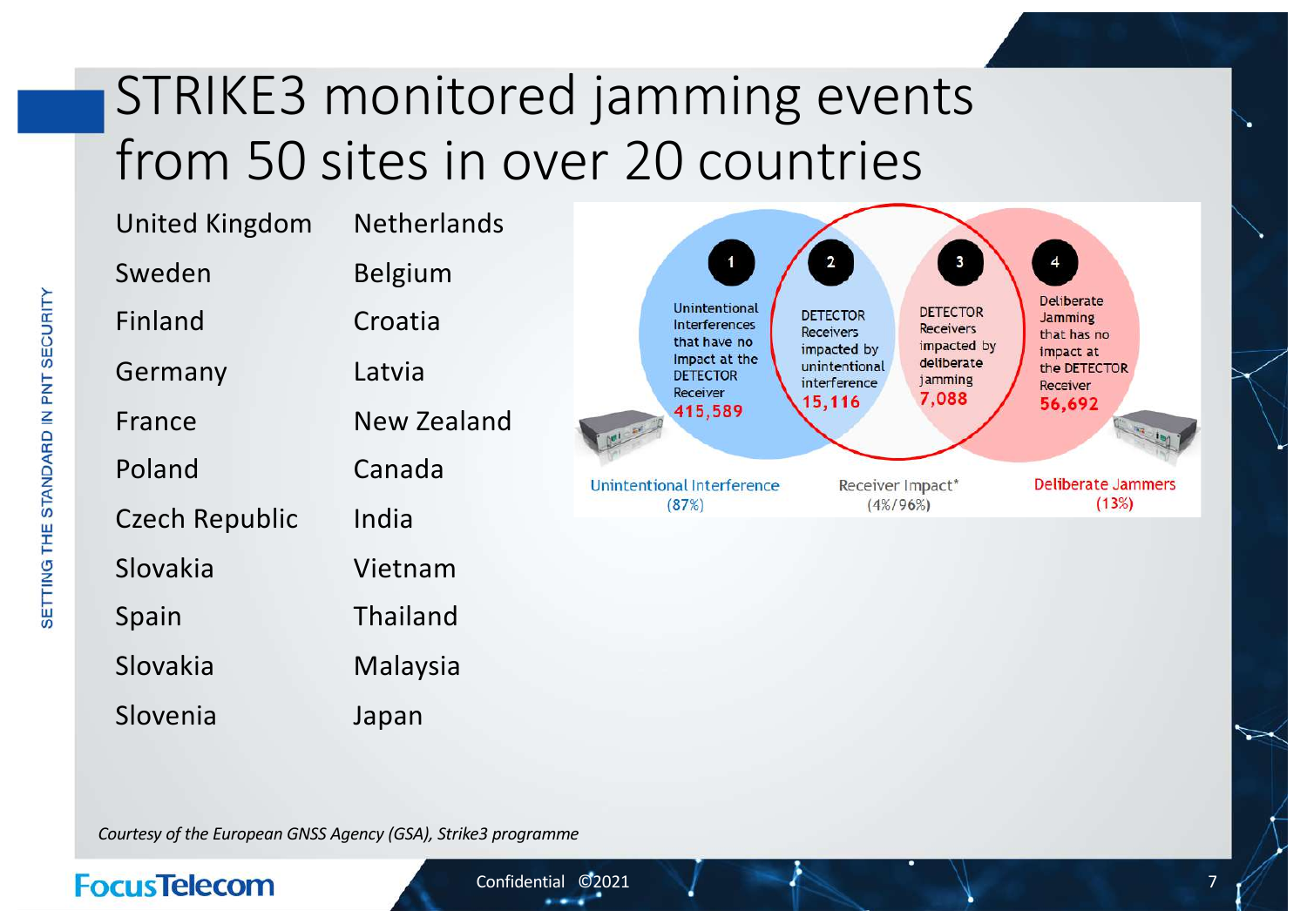# Focus Telecom Product Portfolio

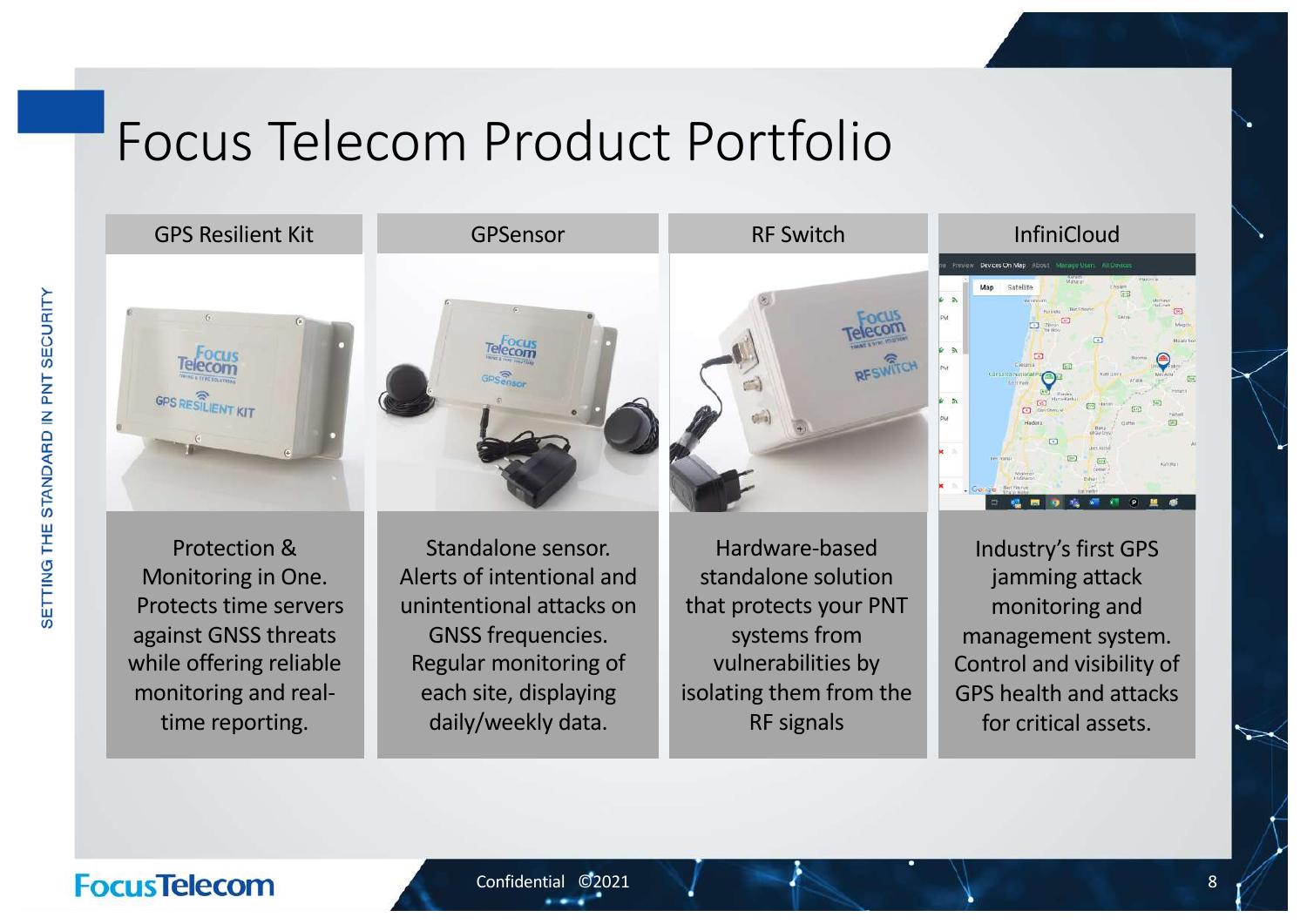# GPS Resilient Kit Applications

**Monitor, report & Protect against GPS jamming threats in critical infrastructure:**

- Financial centres
- Telecom centres
- Data centres
- Energy/Utility facilities
- Government
	- Military
	- Public safety (police, fire, ambulance)
	- Border control
	- Offices
- Hospitals
- **Transportation** 
	- Airports
	- Hangars (civilian and military)
	- Shipping
	- Fleet management
	- Tunnels (auto & rail)
	- Underground/Metro
	- Bus Terminals
- Hi Tech campuses
- Retail
	- Large malls, underground parking
	- Warehouse automation & delivery systems

# **FocusTelecom**

**GPS RESILIENT KIT**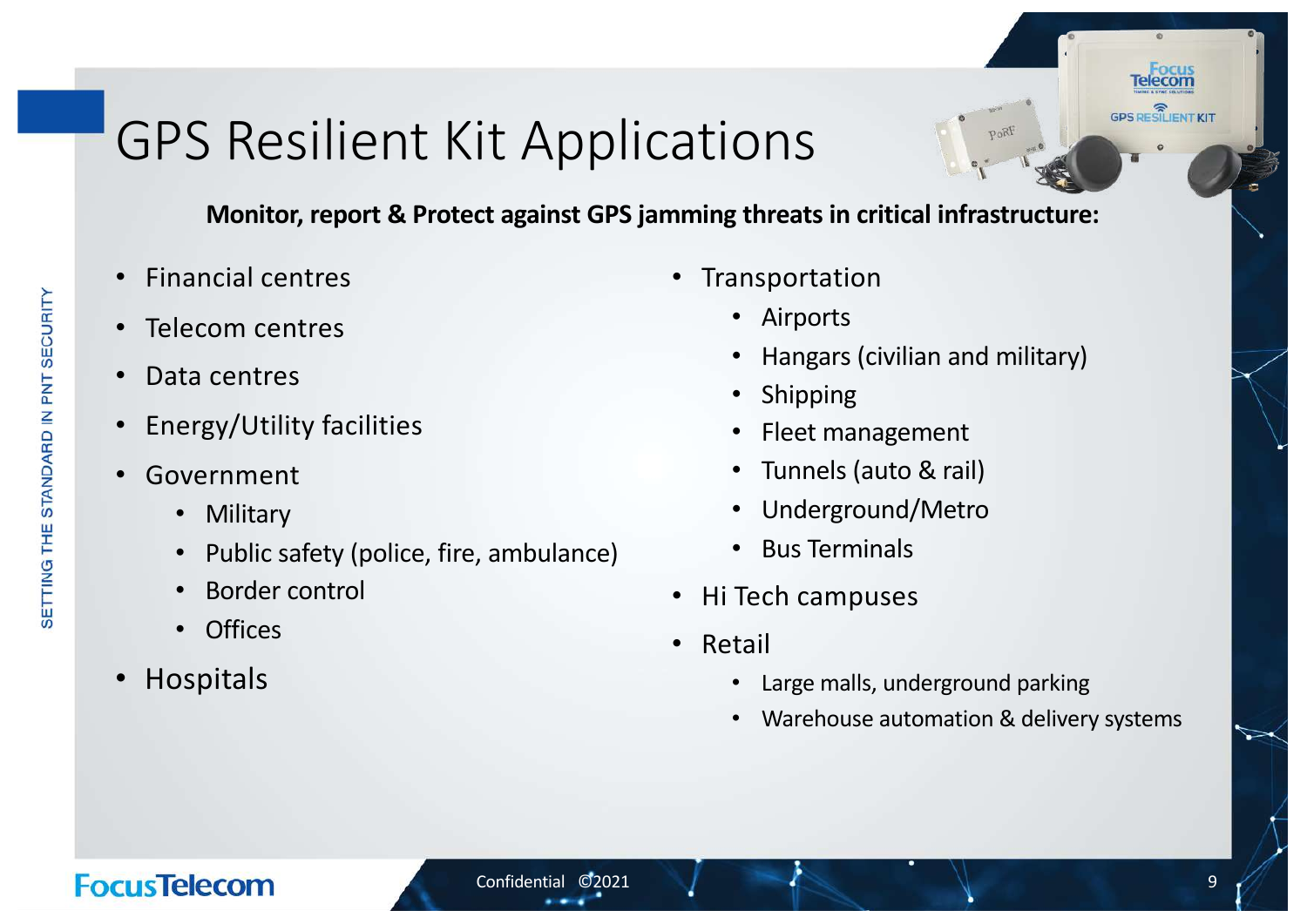# Protected Sync Server Concept



<a href="https://www.vecteezy.com/free-vector/security">Security Vectors by Vecteezy</a>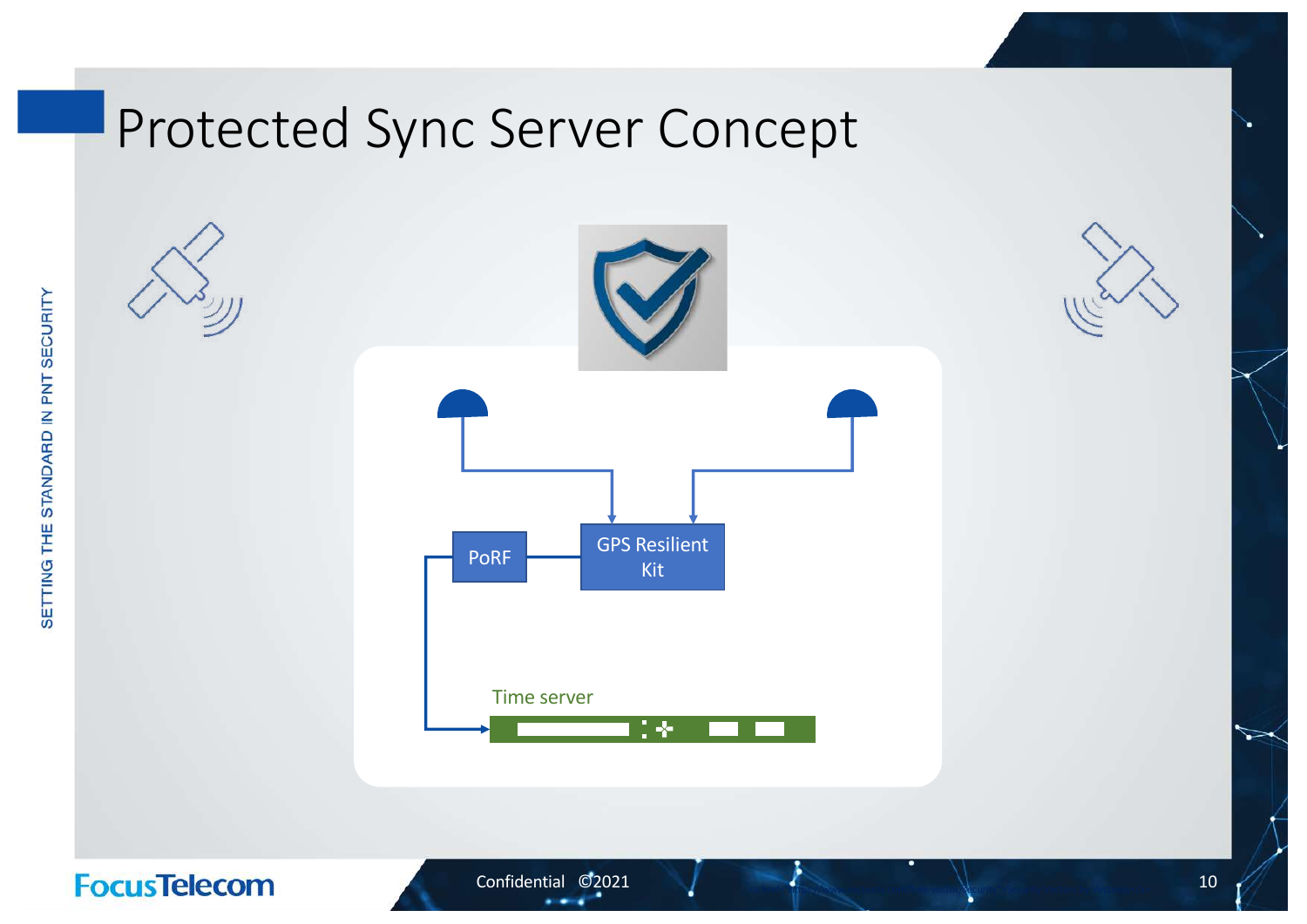# GPSensor + InfiniCloud *Ideal GNSS Surveillance Solution*

- Visibility of jamming attacks is essential to protecting critical infrastructure.
- GPSensor deployed in multiple sites to collect data on jamming attacks and GNSS performance.
- InfiniCloud management system gives a geographical view to determine the extent of the problem & location of the attacks as well as overall GNSS performance.

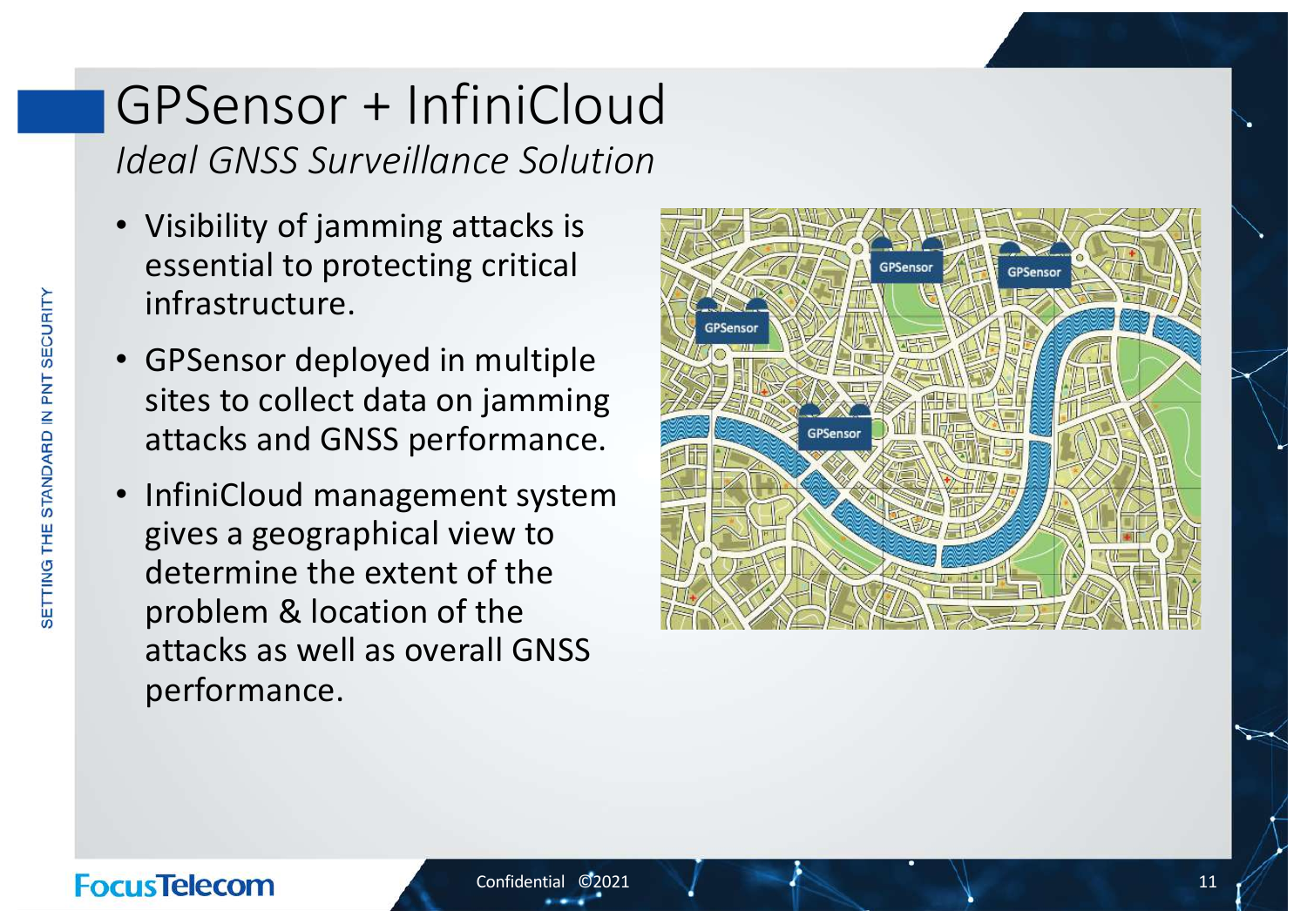# RF Switch Applications

- Energy/Utility facilities
- Financial centres
- Telecom centres
- Data centres
- Military
- Public safety (police, fire, ambulance)
- Airports
- Shipping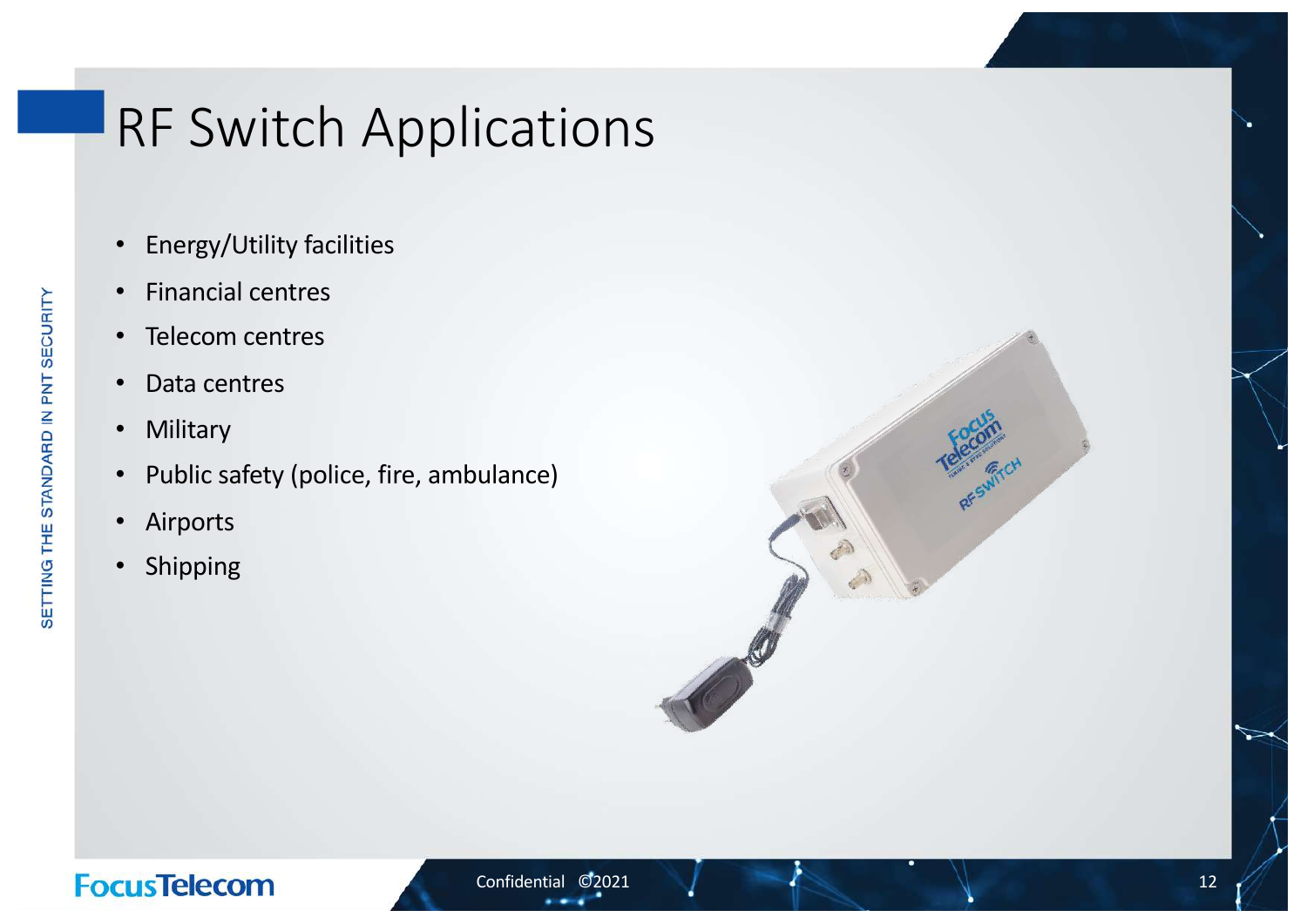# infiniDome Product Portfolio

Small, add-on or retrofit module that provides protection against GPS jamming, ensuring continuity of navigation and operation during jamming disruptions.

Small, add-on module for any GNSS-based system that protects it from GNSS jamming attacks using a proprietary Interference Filtering Algorithm

No other commercial solution offering such protection is as small, light, affordable or as easily integrated as our OEM Board





Industry's first GPS jamming attack monitoring and management system. Control and visibility of GPS health and attacks for critical assets.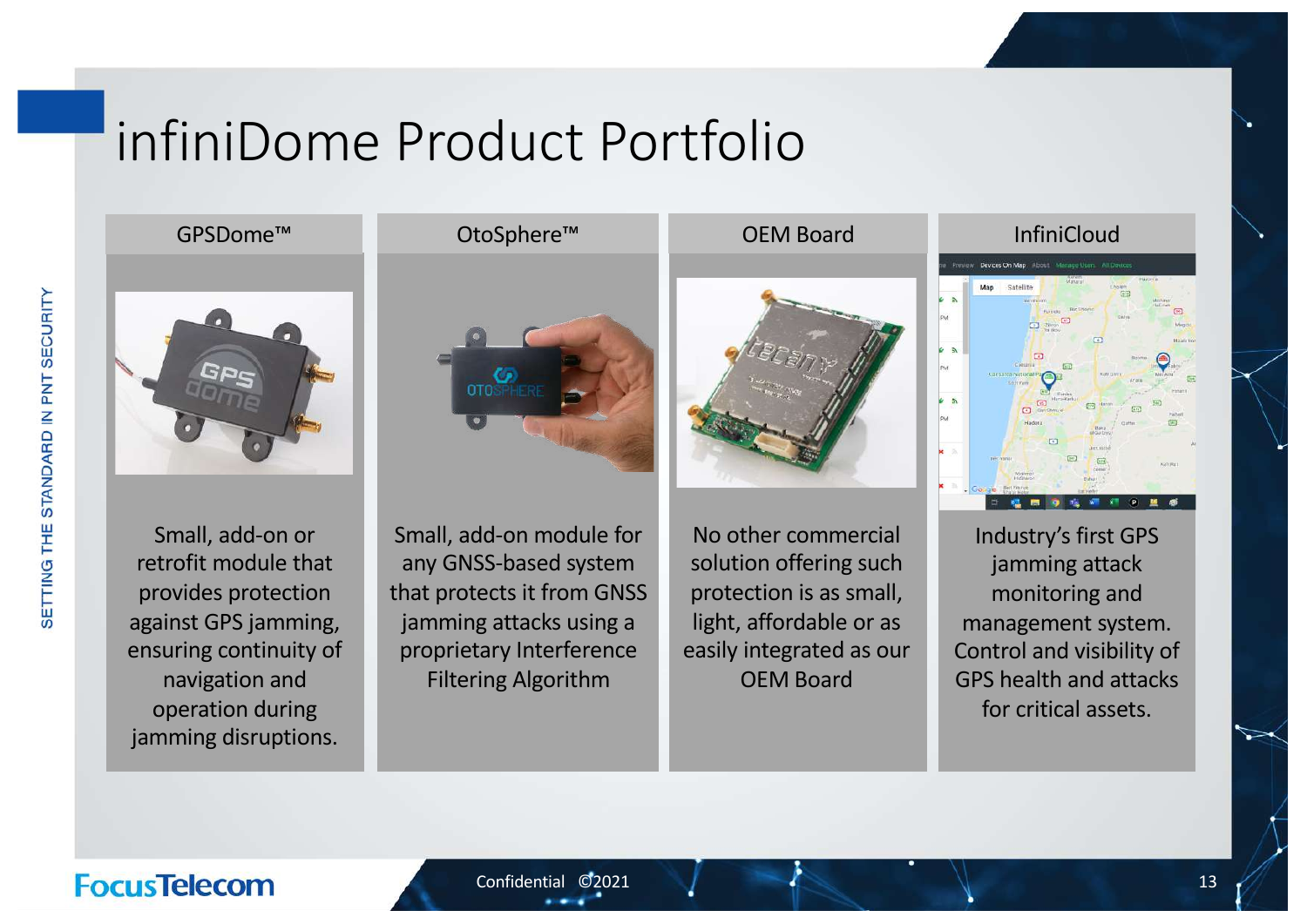# Introducing GPSdome™ Only Commercial (non-ITAR) GPS Anti-Jammer

- Revolutionary cyber product
- Retrofit protection of all GPS receivers
- Wields military tech in a minimal package
- Protects against jamming of GPS signals
- Uses a "front-end" approach which rejects high-powered interferences before they reach the receiver

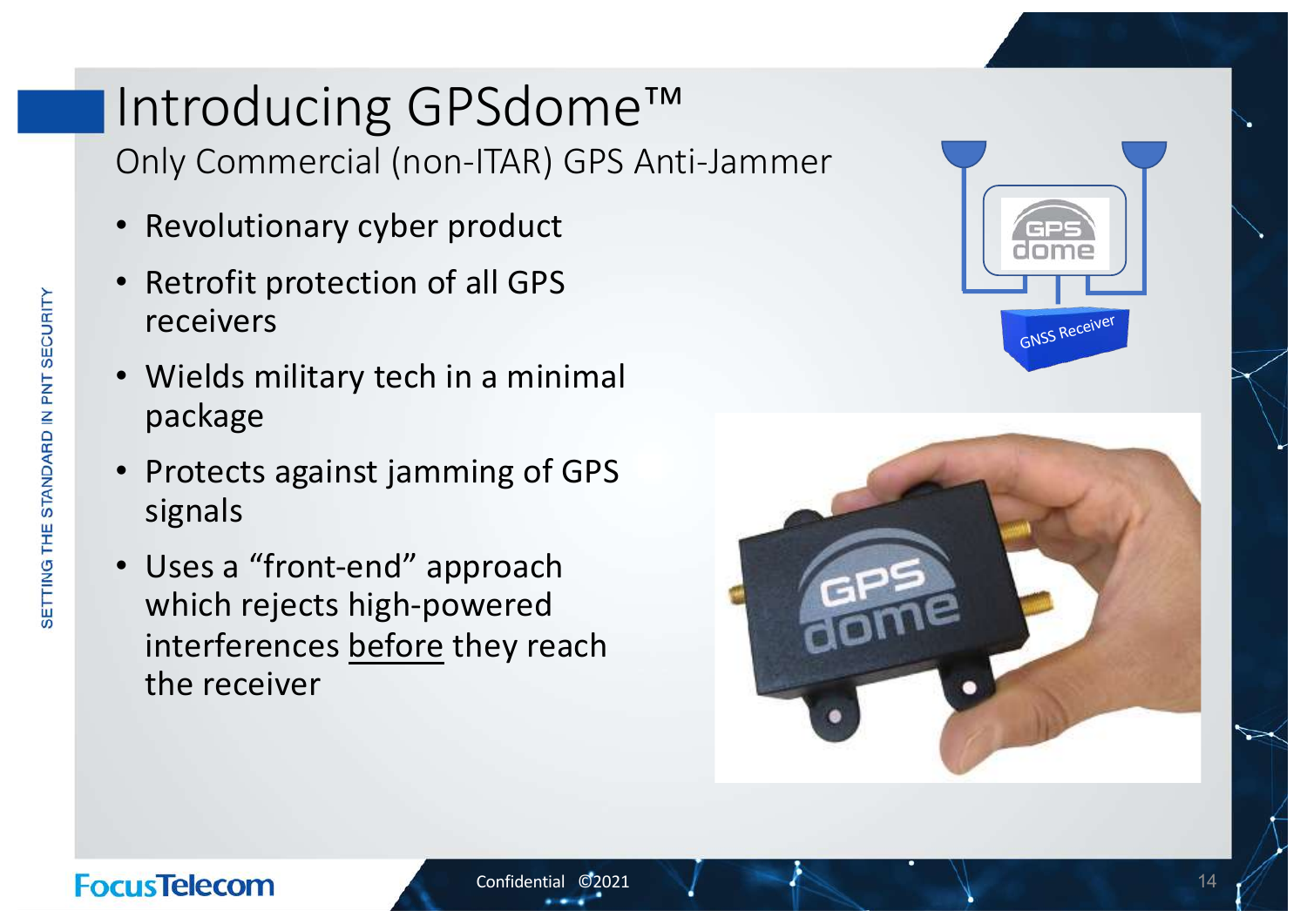# OtoSphere ™

- Core of Focus Telecom products
- Proprietary Interference Filtering Algorithm
- Small form factor: < 70 x 48 x 24mm, 150g
- Minimal power consumption: < 0.8W (nominal)
- IP67 waterproof rating
- Automotive temperature grade compliant
- Protected frequency: GPS L1 (C/A Code)
- Passthrough frequencies: GPS L5 & Glonass R1 (BeiDou Optional)

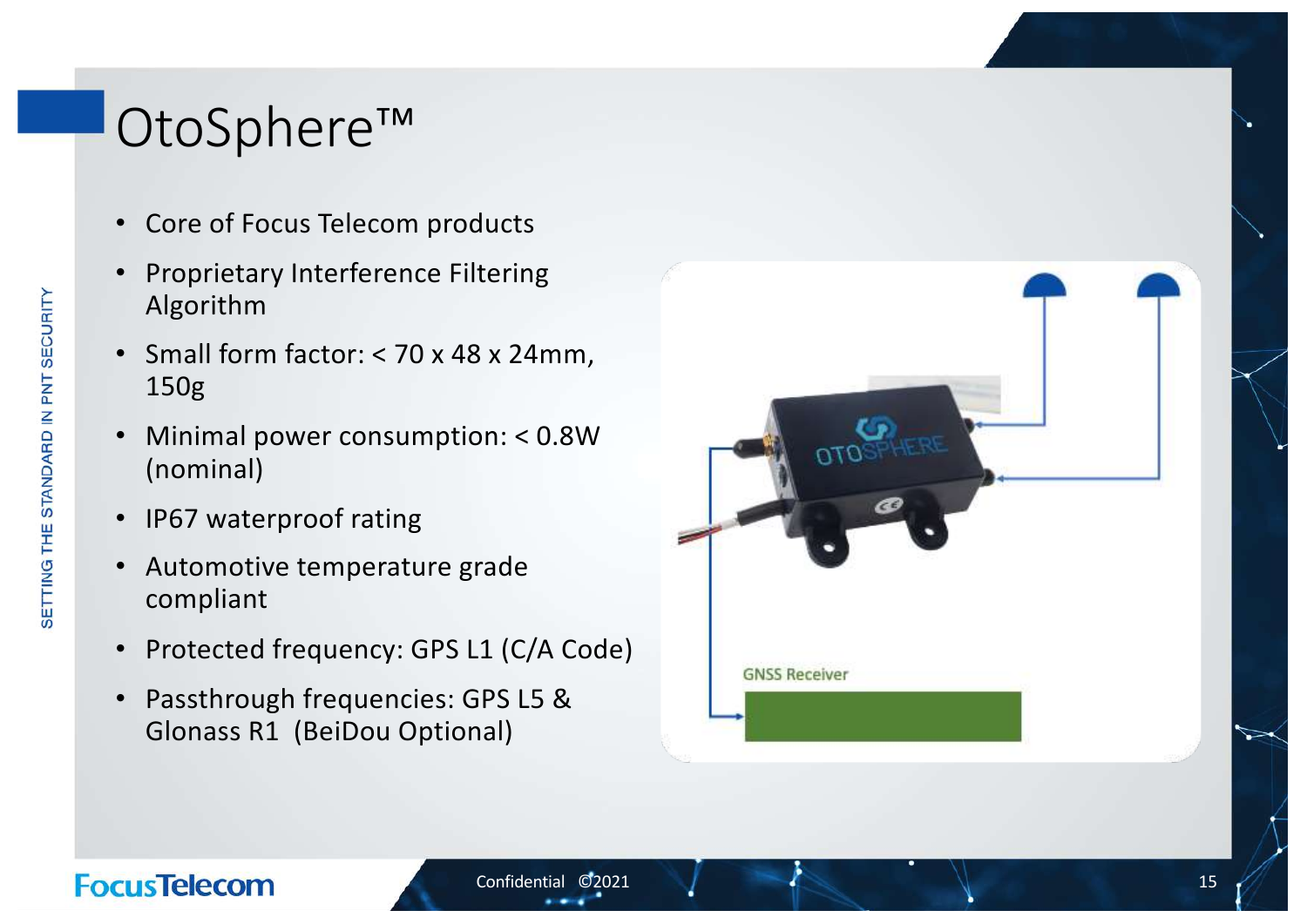# GPS Jamming – Ranked #1 Threat to UAVs

- UAVs highly vulnerable to GPS jamming attacks.
- All UAVs today depend on GNSS for position and timing accuracy - growing need for accuracy and universal position
- Even when equipped with backup systems like an INS, video analysis or a stationary reference point, GNSS is still required as it's the only absolute method for localization.
- Although considered a vulnerability, the incredible accuracy enabled by GNSS cannot and will not be replaced today
- UAVs cannot even hover in place without GPS because they don't know what "in place" means
- Intentional jamming is no longer a phenomenon limited to theaters of military operations where attacks on positioning and navigation systems accompany efforts to deny communications and electronic surveillance to the enemy.
- Today anyone can buy a GPS jammer online for as little as \$30, and those devices are easy to use.

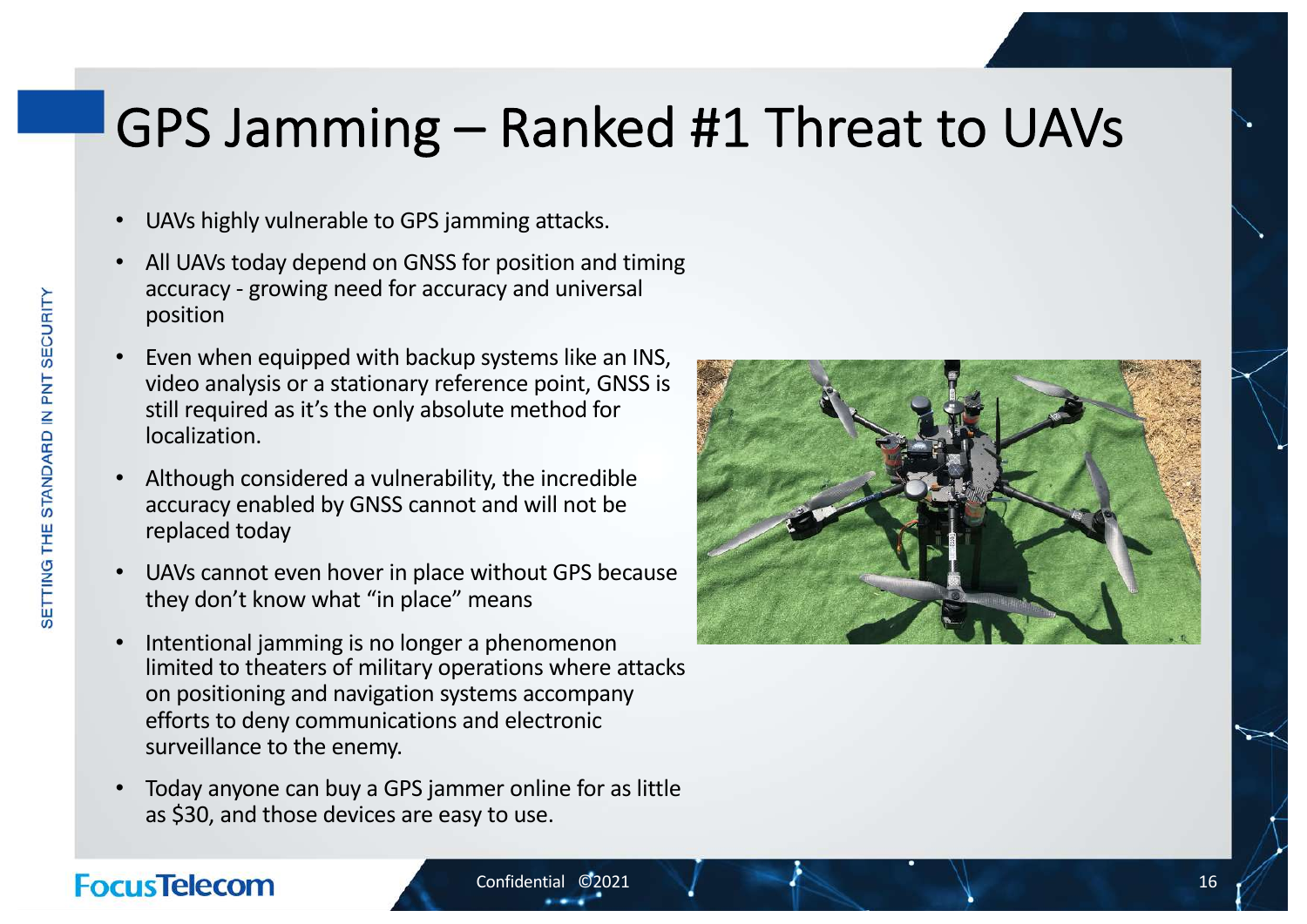# Fleet protection

• GPSdome & OtoSphere ensure continuity of the navigation and timing signals used by emergency services, logistics, security, and commercial operations. No other device that offers the same level of performance, is as small, light, affordable or as easy to install and conceal as GPSdome & OtoSphere.

#### **Applications**

• Designed with in -vehicle applications in mind, GPSdome & OtoSphere are also suitable for a wide variety of other platforms such as personal backpack platforms, stationary applications and many more

#### **Benefits**

- Simple to install GPSdome & OtoSphere are retrofit solutions which do not require changes to existing GPS installations. This keeps installation time to a minimum.
- Many installation options Its small size and low power consumption makes GPSdome & OtoSphere ideal for installations where space and power are limited, making it suitable for covert applications.
- Widely compatible GPSdome & OtoSphere can be deployed to add protection to existing installations which have a GPS receiver with external antenna.



# SETTING THE STANDARD IN PNT SECURITY